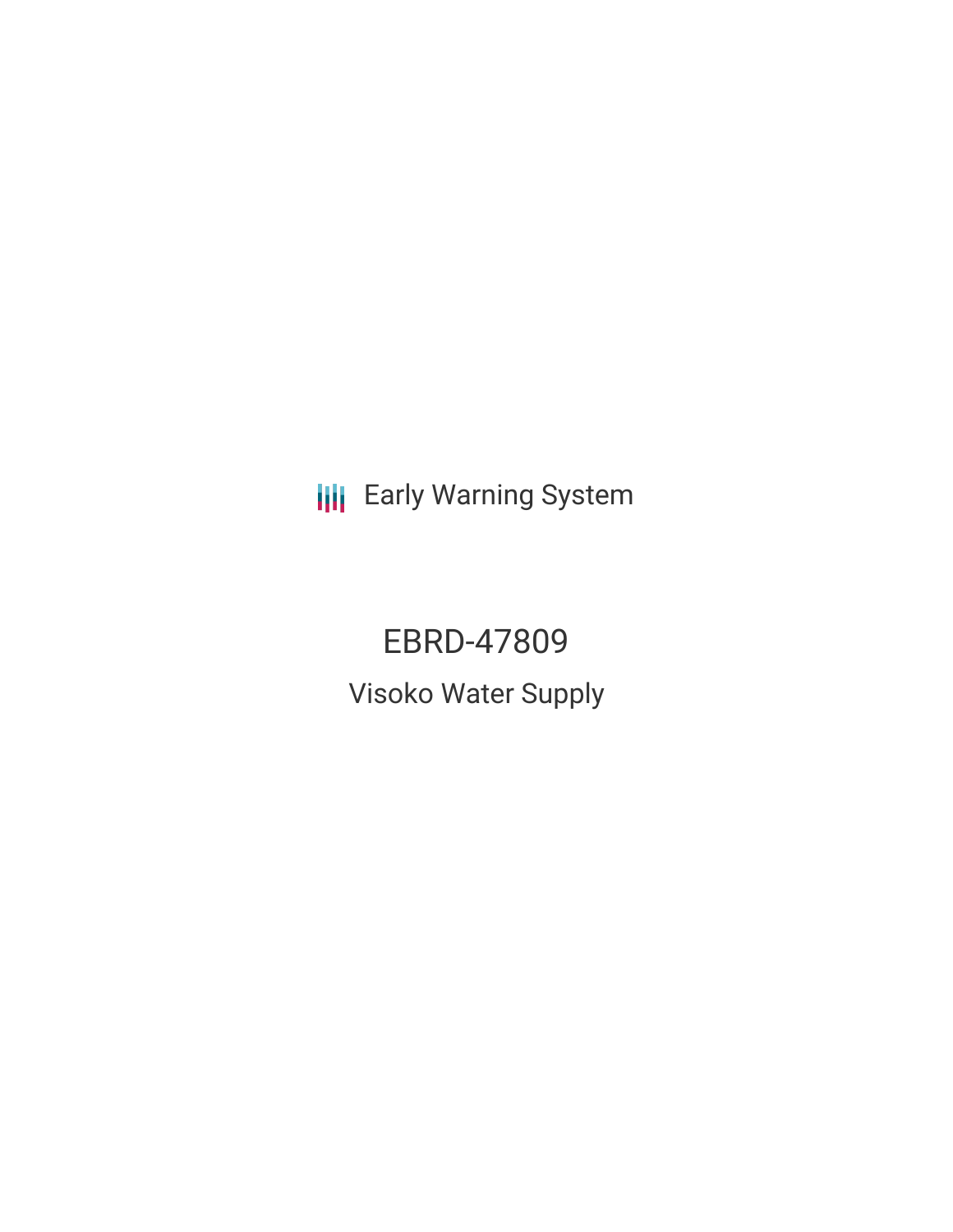

# **Quick Facts**

| <b>Countries</b>               | Bosnia and Herzegovina                                  |
|--------------------------------|---------------------------------------------------------|
| <b>Financial Institutions</b>  | European Bank for Reconstruction and Development (EBRD) |
| <b>Status</b>                  | Approved                                                |
| <b>Bank Risk Rating</b>        | B                                                       |
| <b>Voting Date</b>             | 2016-07-20                                              |
| <b>Borrower</b>                | JKP VISOKO D.O.O.                                       |
| <b>Sectors</b>                 | Infrastructure                                          |
| <b>Investment Type(s)</b>      | Loan                                                    |
| <b>Investment Amount (USD)</b> | $$5.04$ million                                         |
| <b>Project Cost (USD)</b>      | $$6.73$ million                                         |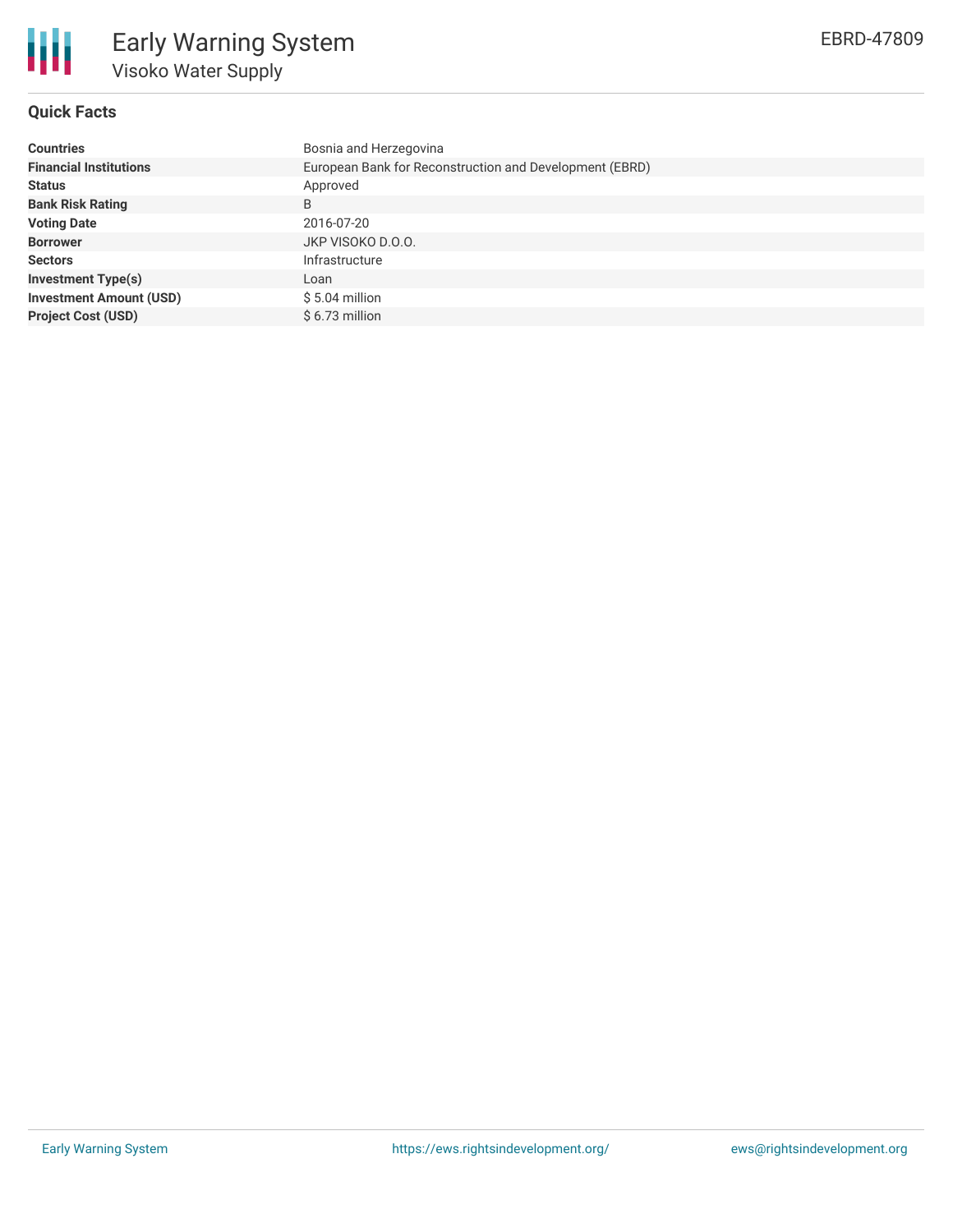

### **Project Description**

The EBRD is providing a loan of up to EUR4.5 million to finance expansion of the water supply as well as repair of the existing network in the Visoko Municipality.

According to bank documents, the project will target (a) expansion of the water supply network which will enable connection of new consumers and at the same time, though provision of running water, improve the living standards of the population in the municipality and (b) reduced water losses, improved resilience to climate change and improved quality of supply to existing customers through repairs of the existing network.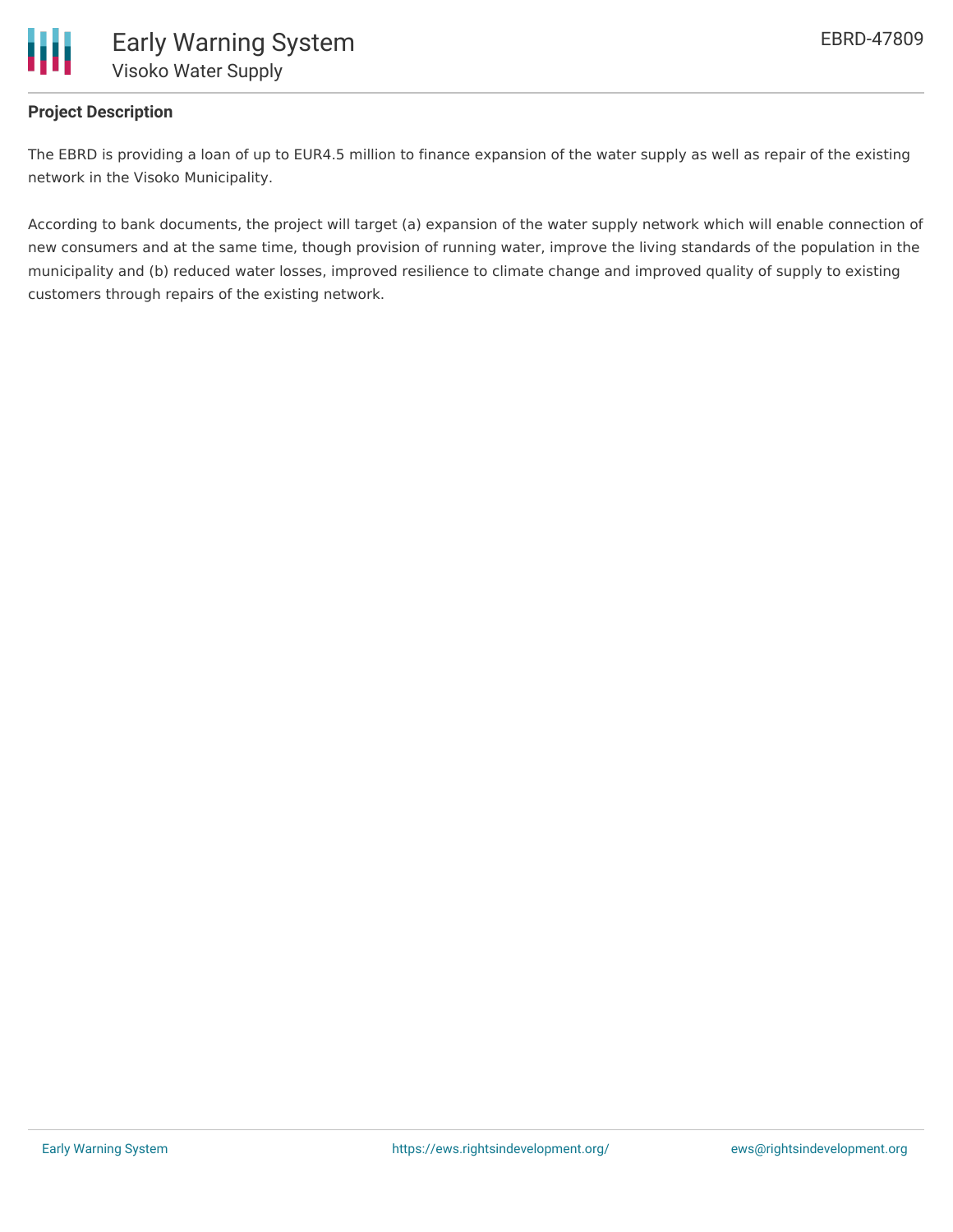

#### **Investment Description**

European Bank for Reconstruction and Development (EBRD)

The EBRD invesment is up to €4.5 million Sovereign Loan to Bosnia and Herzegovina. The loan will be on-lent via the Federation of Bosnia and Herzegovina and the Visoko Municipality to the Public Utility Company "Visoko" d.o.o. Visoko.